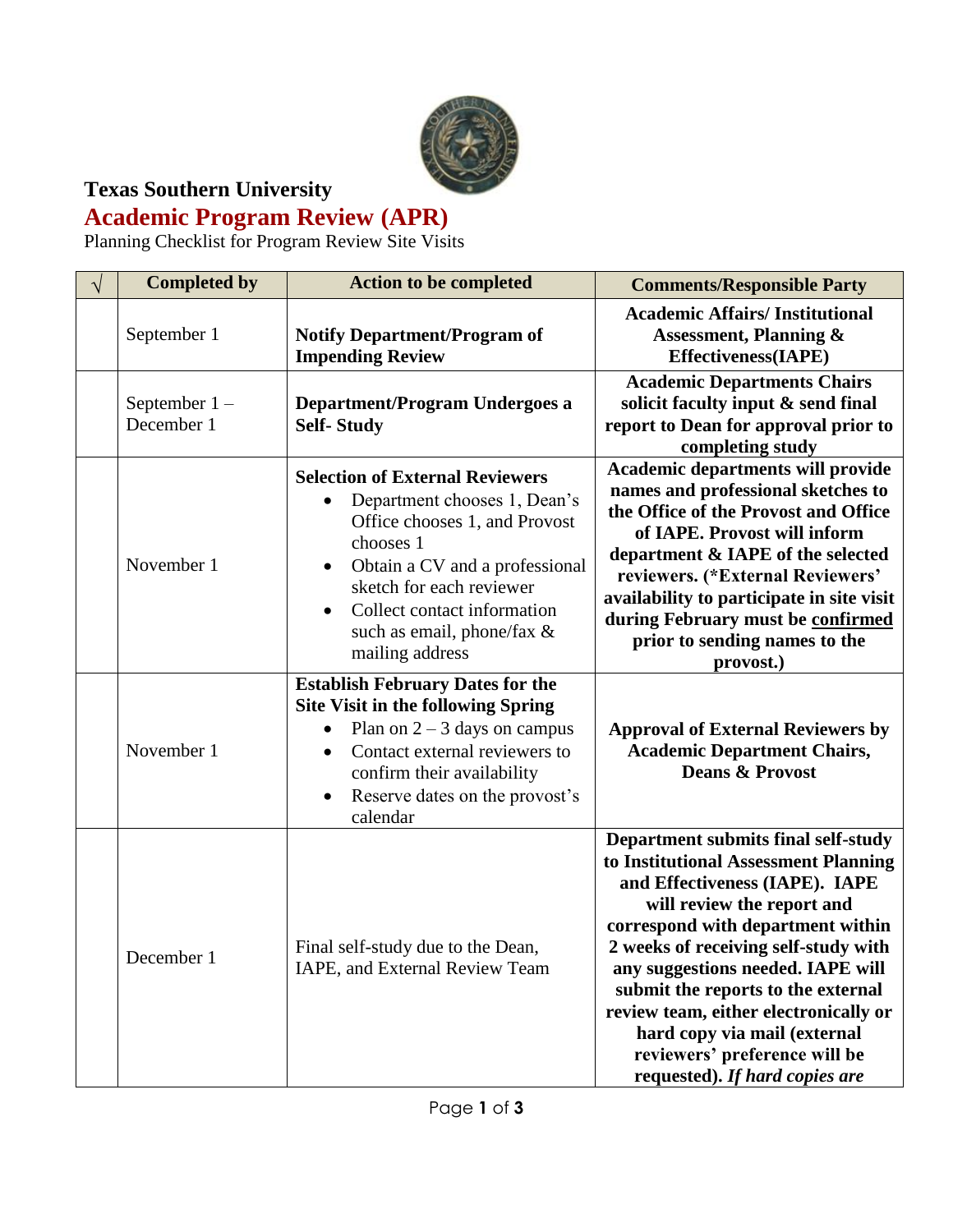| <b>Completed by</b>       | <b>Action to be completed</b>                                               | <b>Comments/Responsible Party</b>                                                                                                                                                                                                                                                                                                                                                                                                                                                          |
|---------------------------|-----------------------------------------------------------------------------|--------------------------------------------------------------------------------------------------------------------------------------------------------------------------------------------------------------------------------------------------------------------------------------------------------------------------------------------------------------------------------------------------------------------------------------------------------------------------------------------|
|                           |                                                                             | requested, the department must<br>provide IAPE with the hard copies to<br>be provided to External Reviewers.<br>Name and mailing address of<br><b>External Reviewers should also be</b><br>provided to IAPE by Department.                                                                                                                                                                                                                                                                 |
| December 1-<br>February 1 | <b>Establish and Finalize external</b><br>reviewers' travel arrangements.   | <b>Travel arrangements made within</b><br>the academic areas: CBA's/<br>Departments work directly with<br><b>External Reviewers.</b>                                                                                                                                                                                                                                                                                                                                                       |
| February 1                | <b>External Review Team Site Visit</b>                                      | <b>Department should schedule</b><br>meetings with Department Chair,<br>Dean; faculty, staff, students; the<br><b>Undergraduate Curriculum</b><br>Council, Registrar, Library, IAPE.<br><b>Exit Interview should be scheduled</b><br>for last day of visit with the Provost,<br><b>Associate Provost/ Associate Vice</b><br><b>President for Academic and Faculty</b><br><b>Affairs</b><br>& IAPE.                                                                                         |
| March 1                   | <b>Written Report from Site Visit by</b><br><b>External Review Team</b>     | The External Reviewers' report<br>should be submitted to IAPE, Dean<br>and Associate Provost/Associate<br><b>Vice President for Academic and</b><br><b>Faculty Affairs.</b> (*Honorarium<br>processing for the External<br>Reviewers should not be done by the<br>CBA until the ER report is<br>received).<br><b>The External Reviewers report</b><br>should be written as a group by all 3<br>reviewers; it is recommended that<br>one be appointed as the coordinator<br>of this effort. |
| April 1                   | <b>Department/Program's Response to</b><br><b>Reviewers' Written Report</b> | When the External Reviewers'<br>report is received, the Department<br>Chair/Faculty will within a month<br>write a report in response to the<br><b>External Reviewers'</b>                                                                                                                                                                                                                                                                                                                 |